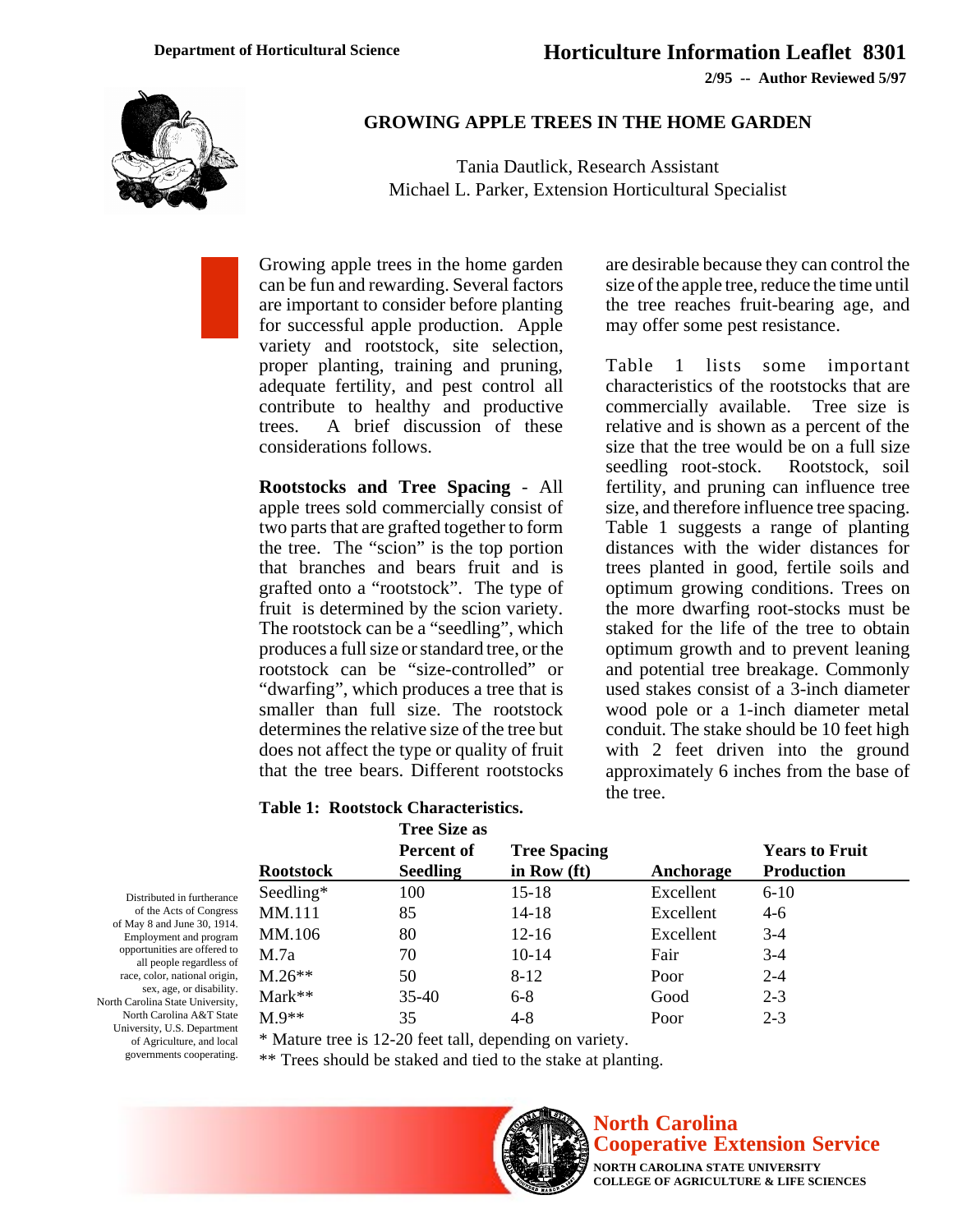| <b>Variety</b>       | <b>Fruit Color</b>                | <b>Fruit Use</b> | <b>Relative</b><br><b>Bloom Time</b> | <b>Potential</b><br><b>Cross-Pollinizers</b> |
|----------------------|-----------------------------------|------------------|--------------------------------------|----------------------------------------------|
| Gala                 | Yellow-orange to red              | Fresh            | Early to Midseason                   | Golden Delicious                             |
| Empire               | Dark red over green<br>background | Fresh, cooking   | Early                                | Golden or Red<br>Delicious, Gala             |
| Jonagold*            | Yellow with light<br>red stripes  | Fresh, cooking   | Midseason                            | Gala, Empire                                 |
| Golden Delicious     | Yellow green to<br>light yellow   | Fresh, cooking   | Midseason to Late                    | RedDelicious<br>Gala, Empire                 |
| <b>Red Delicious</b> | Red                               | Fresh            | Early                                | Golden Delicious,<br>Gala                    |
| Stayman*             | Blush to red                      | Fresh, cooking   | Midseason                            | Gala, Golden or<br><b>Red Delicious</b>      |
| Rome                 | Blush to red                      | Fresh, cooking   | Late                                 | Fuji, Braeburn                               |
| <b>Braeburn</b>      | Green with light red<br>blush     | Fresh            | Midseason                            | Rome, Fuji                                   |
| Fuji                 | Green with red stripes            | Fresh            | Midseason                            | Rome, Braeburn                               |

**Table 2: Variety characteristics in order of maturity.**

\* Pollen produced by these varieties is sterile.

**Varieties -** The variety of apple selected should be based on fruit characteristics, bloom time and pollen compatibility. Table 2 (above) shows several popular varieties in North Carolina, listed in order of fruit maturity. Nurseries can also provide varietal information and pollen compatibility suggestions. Crabapple trees can also be used as pollinizers if they bloom at the same time as the desired variety.

**Pollination -** All apple varieties should be considered self-incompatible, meaning that they cannot pollinate themselves or any flowers of the same apple variety. The highest quality fruit is harvested when crosspollination occurs with a suitable pollinizer variety. You will need to plant at least two varieties of apple trees together in order to maximize fruit production and quality. Make sure that the varieties you choose have overlapping bloom dates, so that both varieties bloom at the same time. Some varieties, such as Winesap, Mutsu, Jonagold, and Stayman, produce sterile pollen and should never be used as pollinizers. However, pollen from other varieties can be used to pollinate these pollen-sterile varieties. Remember, two trees of the same apple variety cannot be used for cross-pollination. Since the pollen from apple blossoms is transferred primarily by bees, be careful not to spray insecticides during bloom when honey bees are present.

#### **Site Selection**

*Soils -* Take a soil test prior to planting your apple trees. Your local County Extension Center can instruct you in collecting the soil sample, help you interpret the results, and provide valuable information about the soil in your county. Results from the soil test will determine the soil amendments necessary to correct nutrient deficiencies and adjust soil pH. The amendments should be worked into the soil to a depth of 12 to 18 inches where the tree will root, not just the planting hole. Apple trees will tolerate a wide range of soils as long as water and nutrients are not limiting and soil pH is adequate. Avoid heavy, poorly-drained soils and low spots, since apple trees cannot survive if water remains standing in the root zone.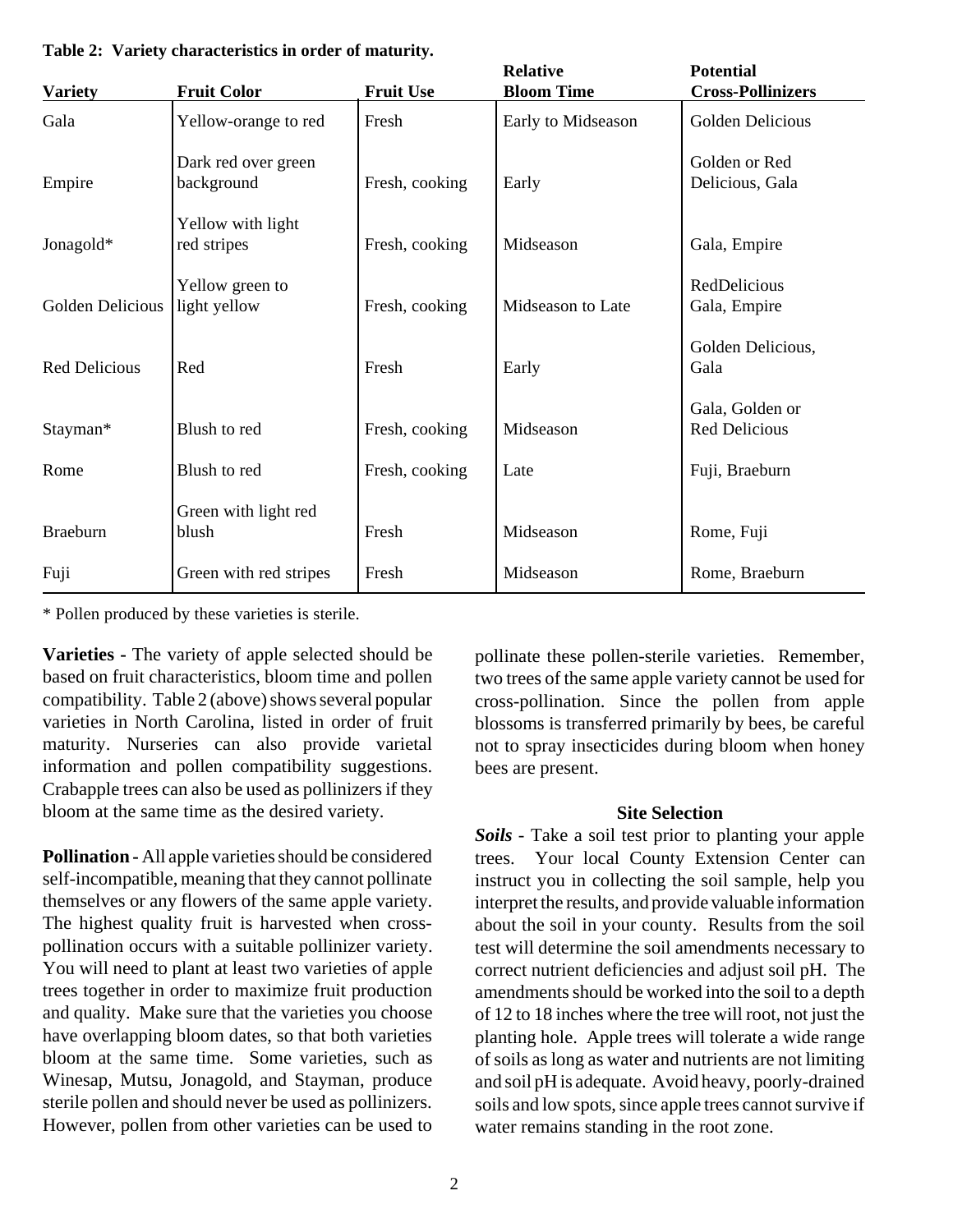*Air Drainage -* It is important to select a site where the tree will not be in a "frost pocket", where cold air settles in low-lying areas. In a frost pocket, low spring temperatures commonly kill the blossoms or developing fruit because cold air settles around the tree. Good air drainage, especially during early spring frosts, is critical. Choose a higher site with a slope if possible so cold air will flow down away from the trees and will not accumulate around the trees. Do not plant the trees close to a fence row, wooded area, or at the bottom of a hill, as cold air drainage will be impeded.

*Other Considerations* - Apple trees require full sun and should be planted where the trees will not be shaded from large trees or buildings. Follow tree spacing guidelines that pertain to the rootstock you have chosen from Table 1. Do not plant trees near wooded areas or streams to avoid animal damage. Prior to planting, remove weeds either manually or with an approved herbicide that will not harm the young tree. If you are planting the tree in a lawn, remove the grass from the planting area in a 4-foot diameter circle. Grass competes with young trees for available water and nutrients and can significantly reduce tree growth and productivity.

# **Planting the Tree**

*Tree Purchase and Preparation -* Purchase a healthy 1-year-old nursery tree, 4 to 6 feet tall, with a good root system. A small tree with a good root system will transplant better than a large tree. When you get the tree, protect it from injury, drying out, mouse or vole damage, freezing, and overheating. If the roots have dried somewhat, soak them in water for about 24 hours before planting. If you are unable to plant the tree immediately, there are two options:

- 1)Wrap the roots in plastic along with moist sawdust or newspaper, and place the tree in a refrigerator or cooler at 40°F. Never store the tree with fruit or vegetables, as ethylene gas from ripening foods can kill young trees.
- 2)"Heel-in" the tree. To heel-in a tree, dig a trench and place the tree roots evenly in it, cover the roots with soil, sawdust or peat, and water the tree thoroughly. The tree can be kept for several weeks using this method before permanently planting.

*Planting the Tree -* In North Carolina, trees can be set from late fall to early spring. To plant the apple tree, first dig a hole approximately twice the diameter of the root system and 2 feet deep. Place some of the loose soil back into the hole and loosen the soil on the walls of the planting hole so the roots can easily penetrate the soil. Spread the tree roots on the loose soil, making sure they are not twisted or crowded in the hole. Continue to replace soil around the roots. As you begin to cover the roots, firm the soil to be sure it surrounds the roots and to remove air pockets. Do not add fertilizer at planting time as the roots can be "burned". Fill the remainder of the hole with the loose soil, and pressthe soildown well. **Important:** The graft union must be at least 2 inches above the soil line so that roots do not emerge from the scion. When you have finished planting the tree, water well to eliminate air pockets and provide good contact between the roots and the soil.

# **Training and Pruning Central Leader Trees**

Proper training and pruning of fruit trees is essential to the development of a strong tree framework that will support fruit production. Properly shaped trees will yield high-quality fruit much sooner and will live significantly longer. Regular pruning and training will also maximize light penetration to the developing flower buds and fruit. Additionally, a well-shaped tree canopy permits adequate air movement through the tree, which promotes rapid drying to minimize pest problems.

*Central Leader Trees -* A central leader tree has one main, upright trunk, called the "leader". Branching should begin on the leader 24 to 36 inches above the soil surface to allow work under the tree. The first year, 3 to 4 branches, collectively called a "scaffold whorl", are selected. The selected branches should be spaced uniformly around the trunk, not directly across from or above one another. The major lateral branches are commonly referred to as scaffold branches on which the central leader tree is "built". Above the first scaffold whorl should be an area of 18 to 24 inches, called a "light slot", without any branches to allow light to reach all lower leaves and fruit. This light slot is followed by another whorl of scaffolds. Maintain alternating scaffold whorls and light slots up the leader to the desired maximum tree height. The shape of a properly trained central leader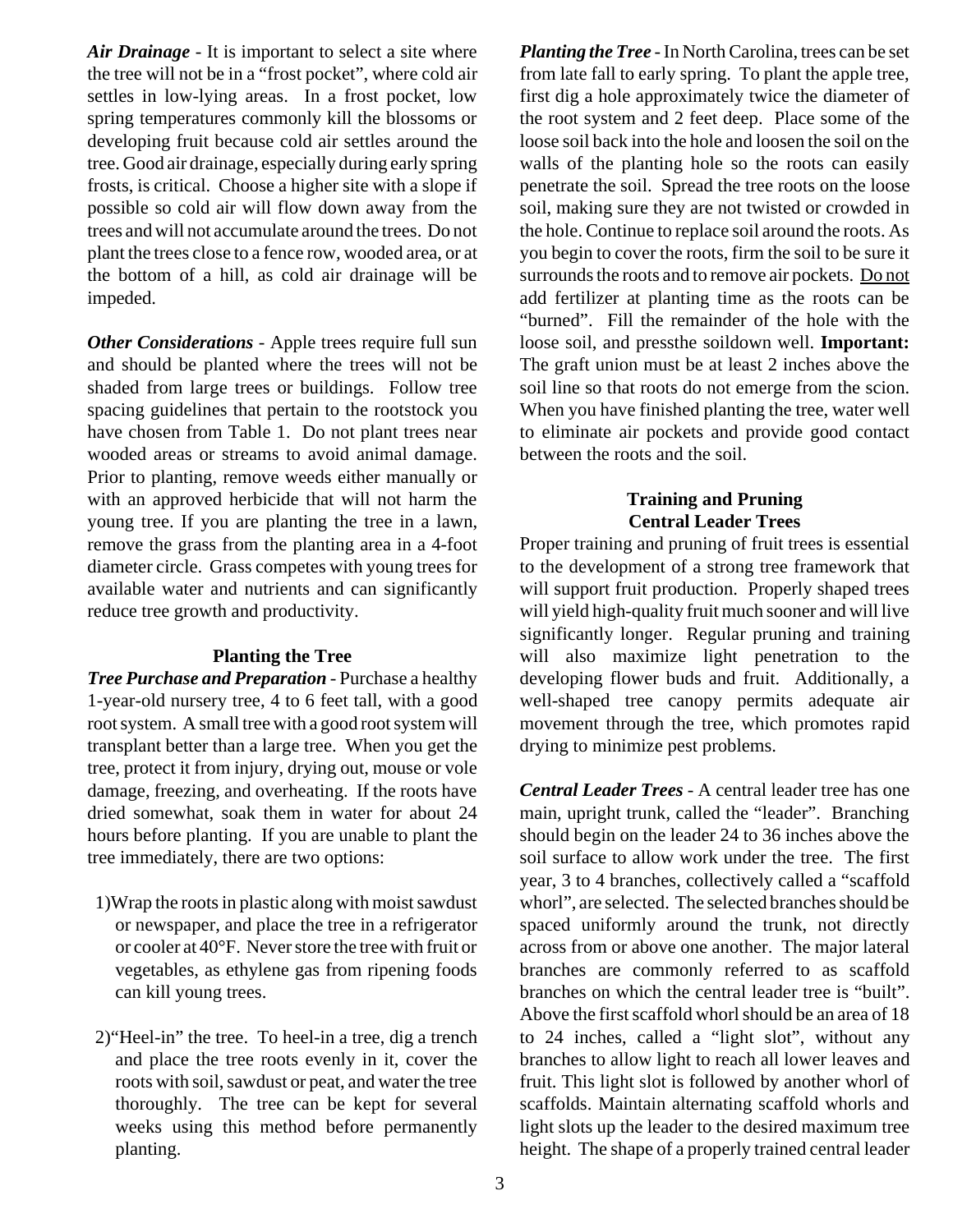tree is like that of a Christmas tree (except with slots for light). See Figure 1.



**Figure 1. Side view of a central leader tree.**

*Newly Planted Trees -* After early winter planting, wait until just before the buds start to grow in the spring to "head", or cut, the unbranched central leader to 36 inches above the soil surface to encourage new lateral branching. When new growth is 3 to 4 inches long, identify the most upright shoot that will continue to be the central leader. Leave it and remove all new shoots growing 3 to 4 inches immediately below this new terminal to prevent competition. This will also encourage lateral growth in the area 6 to 14 inches below the cut tip of the young tree. Branches that form 6 to 14 inches below the cut tip of the tree are less vigorous, less upright, and easier to train as productive scaffold limbs. When the lateral branches, or scaffold branches, are 3 to 6 inches long, they should be spread to a wider crotch angle that will provide a stronger framework for fruit production. Toothpicks or clothespins can be used to prop the young branches out to a 50 to 60 degree angle. This angle will slow vegetative growth, promote lateral branches, and allow the tree to initiate flowers and produce fruit sooner.

*Scaffold Training -* Improperly trained fruit trees have very upright branch angles, which result in excessive vigor and serious limb breakage under a heavy fruit load. Larger branches can be spread out using short wooden boards with a notch cut in each end for the branch to fit into. Hanging weights on the branch or tying it down with string wrapped loosely around the limb are other methods for spreading the branches. All upright growth from scaffold branches should be either pulled down to a horizontal position or removed when it is 3 to 4 inches long.

*Dormant Pruning vs. Summer Pruning -* Pruning the tree during the winter, while it is dormant, will invigorate the tree and cause it to grow and branch more the following season. To promote scaffold branch development, cut the central leader 20 to 28 inches above the highest usable scaffold whorl during the dormant season. It is best to do dormant pruning in late winter or early spring, after the risk of severe freeze is over. Be sure to remove any dead or diseased wood and dried apples at this time as well. After the tree resumes growth in the spring, continue to train the scaffold branches of the tree as you did the previous growing season. Select a new upright shoot to continue the central leader, and remove all new shoots 4 inches below it. Also select the branches to form another whorl of 4 to 5 scaffold branches. Prop all lateral branches out to a 50 to 60 degree angle.

Summer pruning will devigorate the tree and cause it to grow less in that growing season. Remove all undesirable branches directly across from one another on the central leader when they are 3 to 4 inches long. Also, select lateral branches that are spaced uniformly around the leader to prevent crowding as the limbs grow in diameter. Once the tree has filled its allotted space, lateral branches will need to be cut back to their desired length during the summer to devigorate the tree and prevent further growth, not during the dormant season. Ask your County Extension Center for information on the best way to prune your apple tree.

*Fruit Thinning* - Apple trees often set a heavier crop of fruit than the limbs can withstand. To ensure good fruit size, return bloom for the following year, and to prevent tree breakage, it is necessary to thin the fruit. Every apple blossom results in a bloom cluster of 5 to 6 blossoms. Apples should be thinned when they are about the size of a dime. Cut off enough fruit so that the remaining apples are spaced 4 to 6 inches apart, and leave only one fruit per cluster. It may seem like very few fruit remain, but you will harvest higherquality fruit, potentially reduce insect and disease problems, and increase the chances for a full crop the next season.

**Fertility** - Adequate tree nutrition is essential for quality apple production. Determine the nutrient status of your soil by taking a soil sample prior to planting and each year thereafter at the same time of